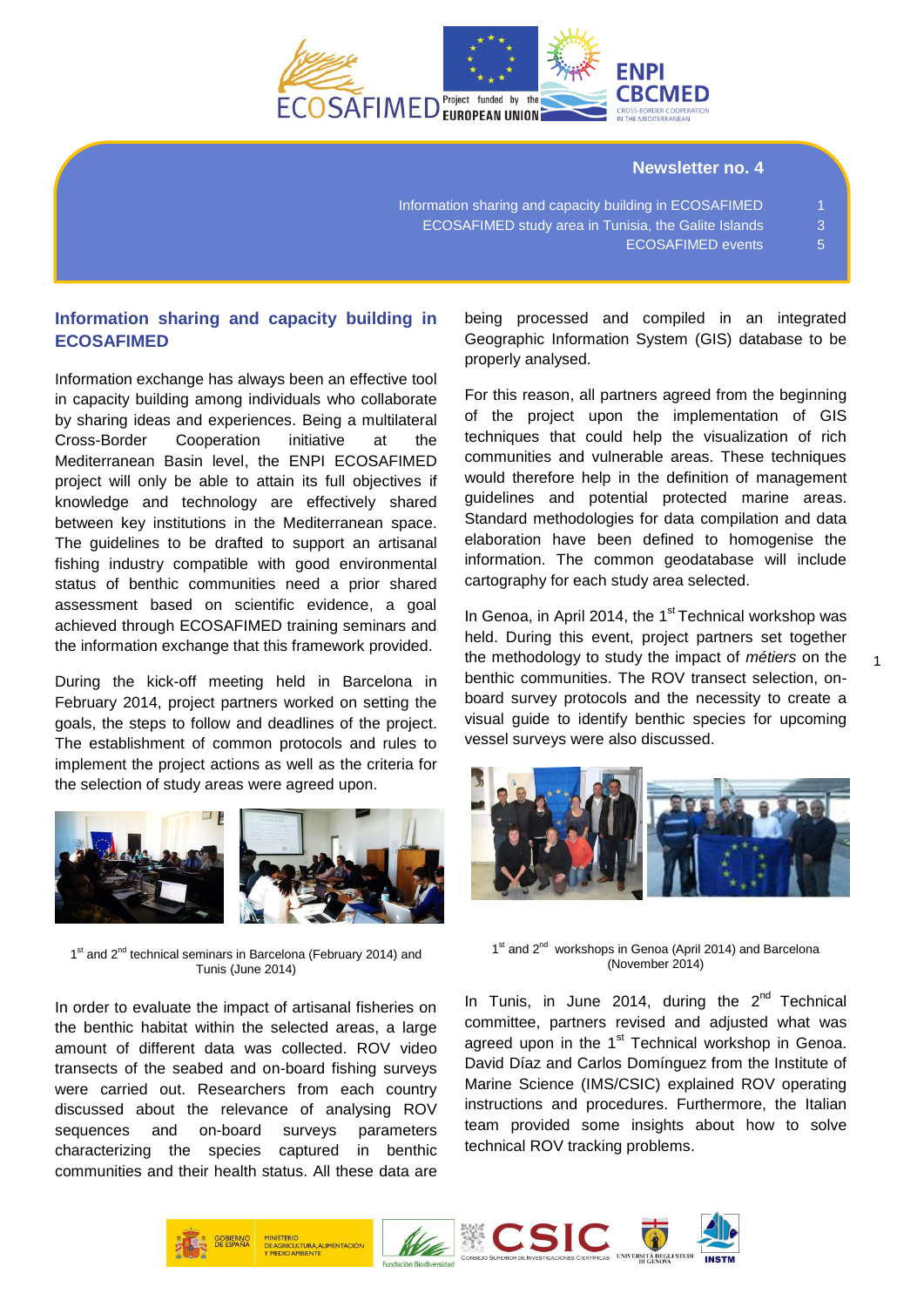

Having conducted oceanographic surveys in each of the selected areas, project partners met in November 2014, during the second technical workshop, at the premises of the IMS/CSIC in Barcelona to exchange information about the state of the art and to train the Tunisian scientific team on video processing and data analysis. Partners brainstormed about the variables to be analysed from the video footage (density, epibiosis, abandoned fishing gears, etc.) in order to obtain the expected results for the project.

Different contents were shared and expert training was provided in different areas:

### *Expert training in ROV tracking*

Tunisian partner team received specific training on how to process the information obtained with the transducer placed on the ROV using ArcGis and QuantumGis software. Jordi Grinyó (IMS/CSIC) explained the main features of the software package ArcGis in order to work with georeferenced data.



Jordi Grinyó (IMS-CSIC) and the Tunisian team working how to use *ArcScene* software

Carlos Dominguez (IMS/CSIC) explained to the participants how to process data using QGIS as a complement to the analyses done with ArcGIS. These software helps researchers to modify the maps of the study area and the ROV tracks according to the scientific results collected during the surveys. Finally, he taught partners how to measure different variables associated with the data.

#### *Expert training on ROV video sequence editing*

The Spanish team offered insights on editing ROV video sequences to obtain a clean track with useful footage by means of the software Final Cut Pro used also to take still high resolution pictures from video sequences. Participants were also trained on how to

improve video quality by using Photoshop to measure the different variables agreed upon during the seminar.

Participants also benefited from an effective training on how to obtain reliable measurements from still pictures taken from video footages using magnification software in order to evaluate the shape and size of the target benthic species.

#### *Expert training in handling database*

Jordi Grinyó and Carlos Domínguez explained how to archive the data obtained from the video using specifically designed Excel tables in order to perform subsequent statistical analyses. These Excel tables hold information about the different species observed in the videos, as well as abiotic information such as depth, substrate type and slope of the seabed. Besides other benthic communities Spanish partners introduced all the different substrate types that can be found and how to categorize them properly to perform the subsequent statistical analyses.

After each training, participants were invited to do the editing of a real video obtained during the ROV surveys within the project ECOSAFIMED.

In December 2014, Giorgio Bavestrello and Marzia Bo from the University of Genoa (UNIGE) organised a Technical Seminar in Santa Margherita Ligure (Genoa) to present the results of data processing training carried out at the previous technical seminar held in Barcelona.



Technical Seminar in Genoa, December 2014, capitalization of results

During this meeting all partners discussed about the final variables to be used to evaluate the impact of gears on the sea bottom.

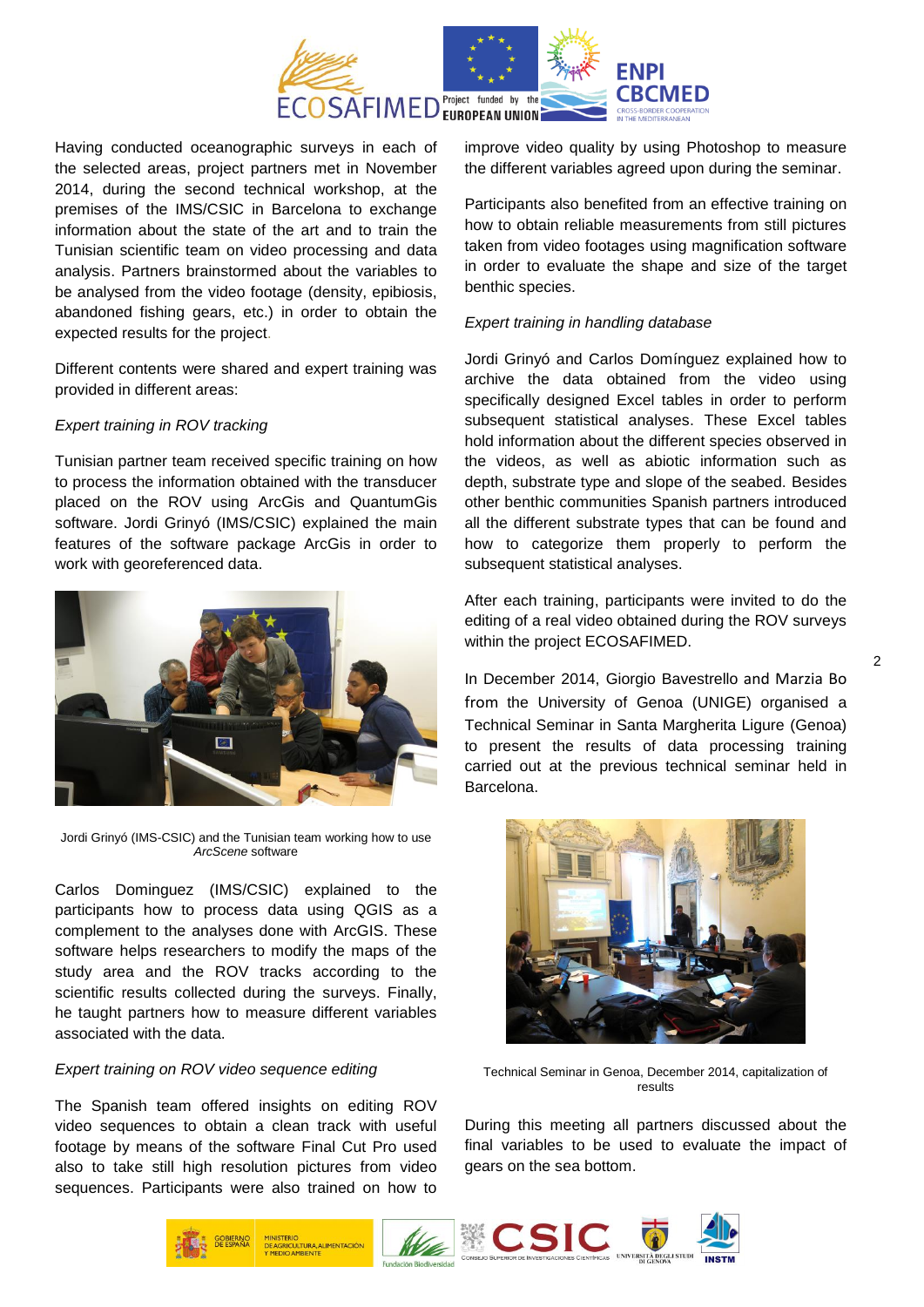

### *Expert training in data analysis*

Given the importance of standardizing data analysis methodologies, project partners gathered in Barcelona during 15 - 19th June 2015 at the premises of IMS-CSIC. Partners took advantage of this meeting to brainstorm about the content of the scientific article to be elaborated and the possible attendance of ECOSAFIMED in ICES international conference in September 2015.



Technical seminar in Barcelona (15-19<sup>th</sup> June 2015)

## *Results*

Technical seminars allowed the ECOSAFIMED team to acquire a deep knowledge on how to use specialized software to make a preliminary digital geodatabase for each area in GIS format.

Moreover, a discussion between project partners lead to an agreement about the characteristics of the selected benthic target species to be analysed from the video images. In fact, they should be easily identifiable by ROV images. They should be susceptible to be captured by fishing gears and also they should be easily identified by scientific observers on board. A good target species is represented by a habitat forming species occurring with relative abundance in the surveyed area.

Besides scientific topics, a first agreement about marine stewardship was achieved: a total of 5 agreements are to be signed. More details on the format and content of the agreements will be discussed

during the next technical seminar in July 2015 in Barcelona.

# **ECOSAFIMED study area: Galite Islands, Tunisia**

The selection of study areas was the first step for the assessment of the impact of artisanal fisheries in the ENPI regions preselected by the ECOSAFIMED project. In Tunisia, one of the selected areas was La Galite archipelago.



Map of the study area of the Galite Islands developed in ECOSAFIMED

The Galite Archipelago is located at about 52 nautical miles from Bizerte, in north-west Tunisia. This area –of about 1.5 nautical miles around the islands–has been a protected marine reserve since 2008. This archipelago represents a fishing shelter and its southern part is considered a harbour.

This archipelago includes six islands, La Galite Island, the largest one, surrounded by the islands of Gallo, Pollastro and Gallina to the east and the islands of Galiton and La Fauchelle to the west. The total surface of this archipelago is about 19 km² (4.5 km² of marine area and 14.5 km² of ground area). The whole continental shelf in the north part of the Galite Islands is considered as free trawl area due to the rocky bottom which characterizes this zone.

The selected study area is located over the continental shelf of La Galite, between 50 and 120 meters depth, and includes 2 submerged benches named L'Avandi and Mazzarilles.

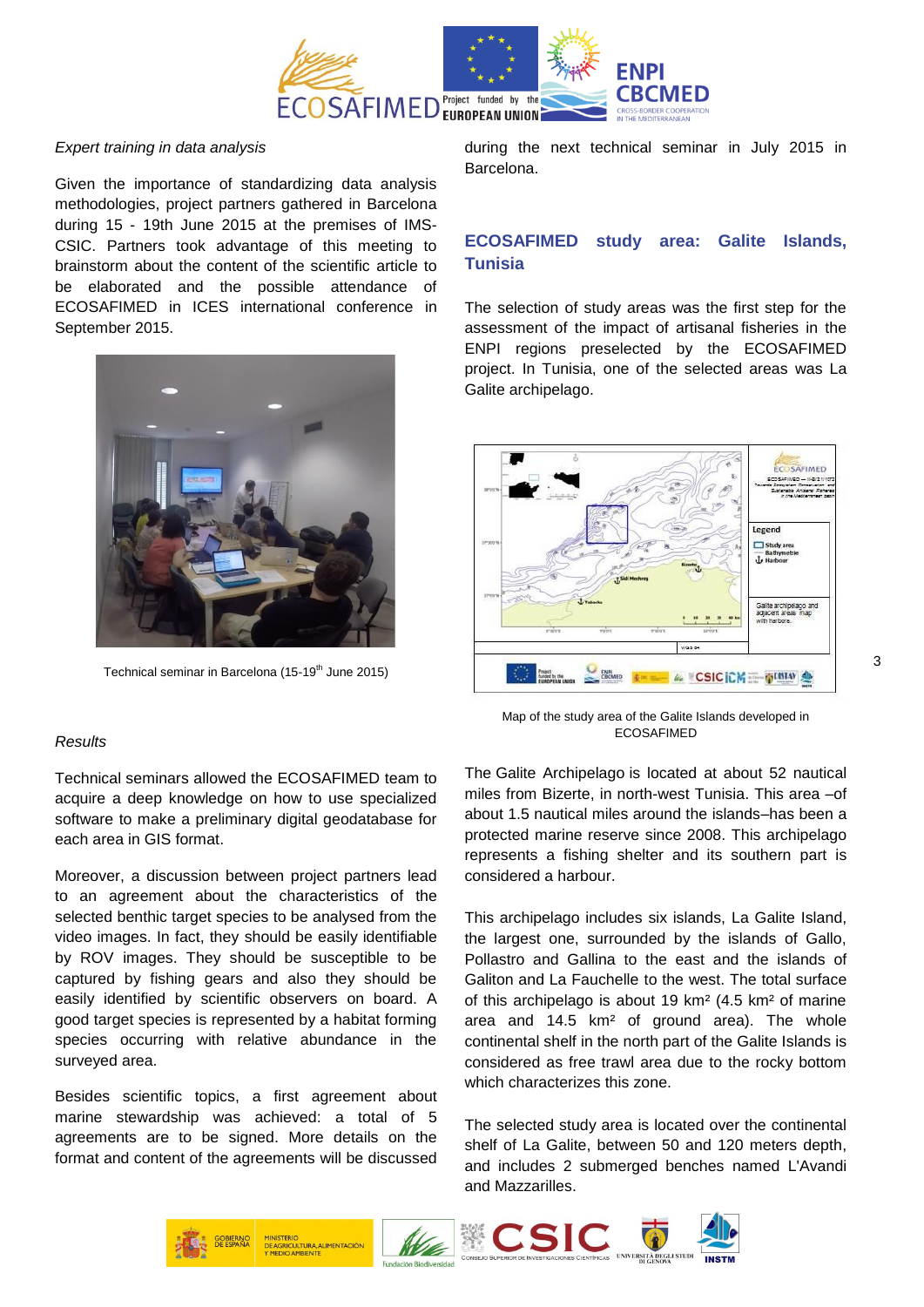



Overview of Galite islands

A total of 9 artisanal fishing areas outside the trawl boundaries have been chosen; 5 of them included in the study area close to the Galite Archipelago.

Amongst them, different fishing impact levels were identified: a high artisanal fishing impact and a low level of impact. In what concerns fishing activities, most boats working in the Galite Archipelago are from the harbours of Tabarka and Bizerte. The region of Bizerte is located on the north of the country. It is a very important and strategic point as it is the opening to the Mediterranean Sea and the link to the maritime tracks of the Strait of Sicily. The fisheries of the region of Bizerte follow different operating modes: artisanal fishing, benthic trawling, purse seine and lagoon fishing. This part of Tunisia is also relevant in some fishing practices targeting especially spiny lobster and red coral.

#### *Ecology*

The Galite Archipelago is considered as one of the richest ecosystems in the Mediterranean Sea. In order to preserve some marine species, the Galiton Island surrounding zone was classified in July 1980 as a Marine Protected Area under the mention «Specially Protected Areas of Mediterranean Importance» by a ministerial decree. La Galite marine area is characterized by the presence of a large number of Mediterranean protected species.

A unique marine geological formation such as the intertidal vermetid platforms and the subtidal *Cystoseira* forests are easily found in the Galite Archipelago. The creation of a project of both a marine and a coastal protected area started in 2001 by conducting preliminary surveys which leaded to a management plan of the area –an integrated management of the whole zone– later in 2006.



Artisanal fishing boats in La Galite Island

#### *Fisheries in Bizerte*

The region of Bizerte has a complete port infrastructure which includes one deep-sea port (Zarzouna) and four other coastal ports, namely Sidi Mechreg, Menzel Abderrahman, Cap Zebib and Ghar al-Melh.



Bizerte harbour

This region hosts a fleet of 1535 fishing vessels from which 1472 are artisanal vessels, 20 are trawlers and 43 are seiners. The motorization rate of the artisanal

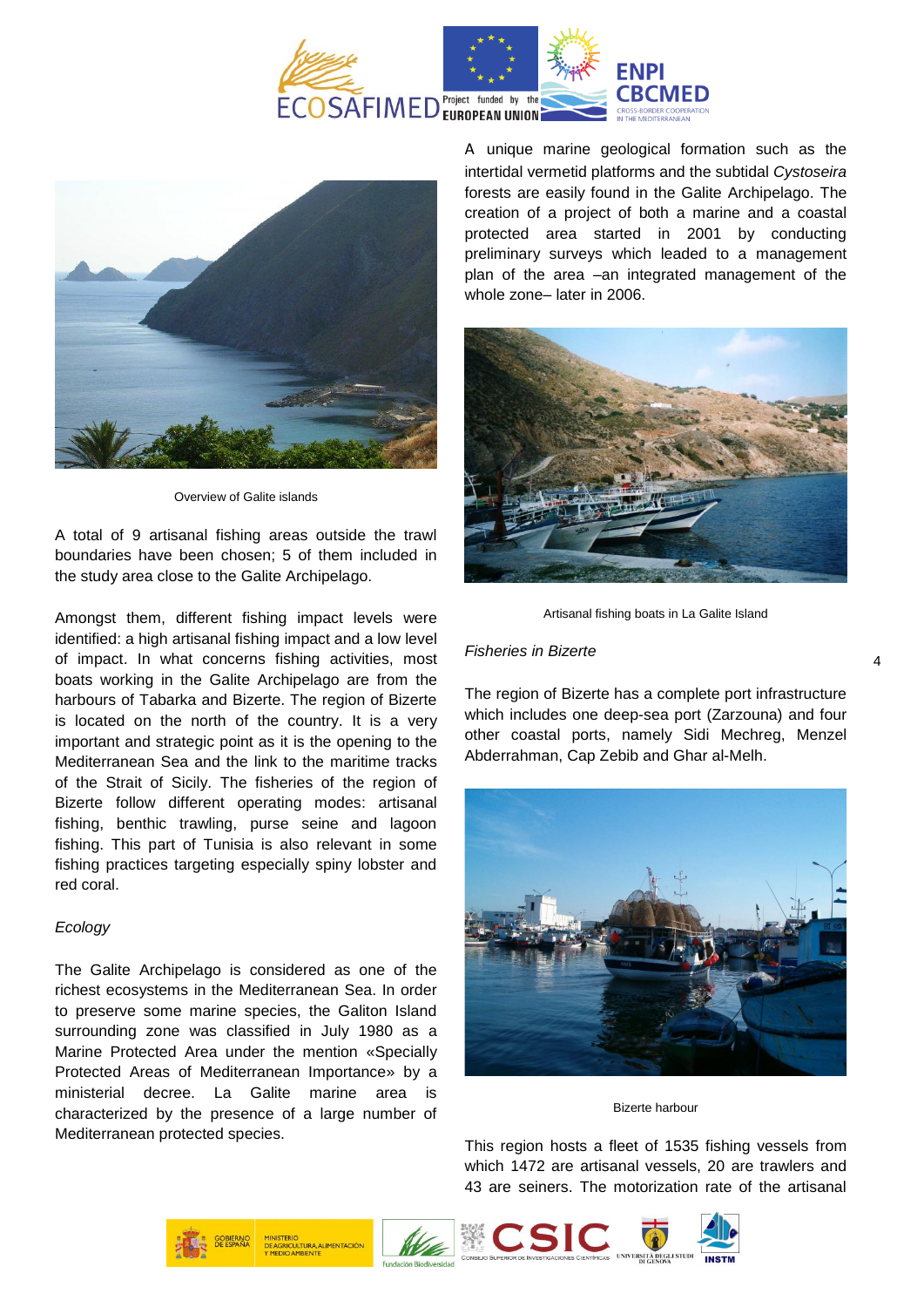

fleet is of around 43%. The active maritime population in artisanal fisheries was around 4253 individuals in 2011.

The concentration of artisanal units is higher in the port of Bizerte, with a percentage of 51% of the total fleet, followed by the port of Ghar al-Melh (18%) and the port of Menzel Abderrahman (15%). As a consequence of the high concentration of artisanal fleet, the production of the port of Bizerte is one of the largest in Tunisia.

It needs to be highlighted that the active artisanal fleet included in the study areas of the ECOSAFIMED project is linked to the port of Bizerte.

The units of the port of Sidi Mechreg and Cap Zebib are small and do not fish away from their hub, while those of the port of Menzel Abderrahman are only active in the Bizerte lagoon and never go out in the open sea. With respect to the artisanal boats from Ghar al-Melh, they focus mainly on lagoon fishing in Ghar al-Melh while the rest of the fleet works in the shallowswater close to the port, rarely fishing in the ECOSAFIMED project study areas.

The artisanal fleet fishing in the areas of La Galite and Esquerquis is composed by 112 boats, involving 565 fishermen. Around 67% of the fleet uses Bizerte as homeport.

#### *Fishing Metiers' in Bizerte*

A total of 14 different fishing tactics or *métiers* were identified in the region of Bizerte.

In this region the main fishing gears used by the coastal fishery are trammel nets followed by longlines and gillnets. Trammel nets are mainly used to target spiny lobsters (*Palinurus elephas)*, red scorpionfishes (*Scorpaena scrofa)*, various fish *(Mullus sp.),* little *Sparidae* and cuttlefish (*Sepia officinalis)*. The second *métier* in terms of percentage of the fleet practicing it in the region of Bizerte is longlines targeting the red porgy (*Pagrus pagrus)*, the common dentex (*Dentex dentex)* and the red scorpionfish (*Scorpaena scrofa)*. Another type of *métier* specific of the region of Bizerte is longlines targeting the *Polyprion americanus*. There are two different types of gillnet generally employed to catch mullets (*Mullus sp*.) and bonitos (*Sarda sarda)* during autumn.

Even if less important, some other *métiers* such as longlines targeting little *Sparidae* and various species of grouper (*Epeniphelus sp*.) with predominance of speckled grouper (*Epeniphelus marginatus)* and traps targeting the black sea bream (*Spondylioso ma cantharus*) were also found. Among all the northern regions of Tunisia this last *métier* described can only be found in the port of Bizerte.

The most striking fact is that some fishermen in the region of Bizerte tend to replace the intermediate trammel nets targeting mullets (*Mullus sp*.), the cuttle fishes (*Sepia officinalis)* and little S*paridae* by a polyethylene monofilament net instead of the standard polyamide multifilament net.

For more information about La Galite Archipelago here is a link to a recent documentary made by The Agency of Coastal Protection and Planning from Tunisia: :

<https://www.youtube.com/watch?v=aq65Ovih9BM>

# **ECOSAFIMED Events**

**ECOSAFIMED participating to the Joint Meeting on protection of marine areas in the Mediterranean and Black Sea (9 th -12 June in Gammarth, Tunisia)**

ECOSAFIMED partners have participated in The GFCM RAC/SPA ACCOBAMS joint meeting on Marine Protected Areas (MPA) in the Mediterranean and Black Sea held on 9-12th June 2015 in Ramada Plaza Hotel in Gammarth (Tunisia). A wide range of specialists (scientists, MPA managers, administration officers, etc.) along with other ECOSAFIMED associates attended the event which offered a positive step forward inter-organization collaboration regarding Mediterranean MPAs. Considering the fact that ECOSAFIMED project has been implemented in 3 MPAs in the Mediterranean: La Galite (SPAMI under the Barcelona Convention), Cap de Creus and Minorca Channel (LIC under the EU Habitat Directive), the communication Manager of ECOSAFIMED, Khalil Ellouze, introduced to all participants the project and its preliminary results in Tunisia.